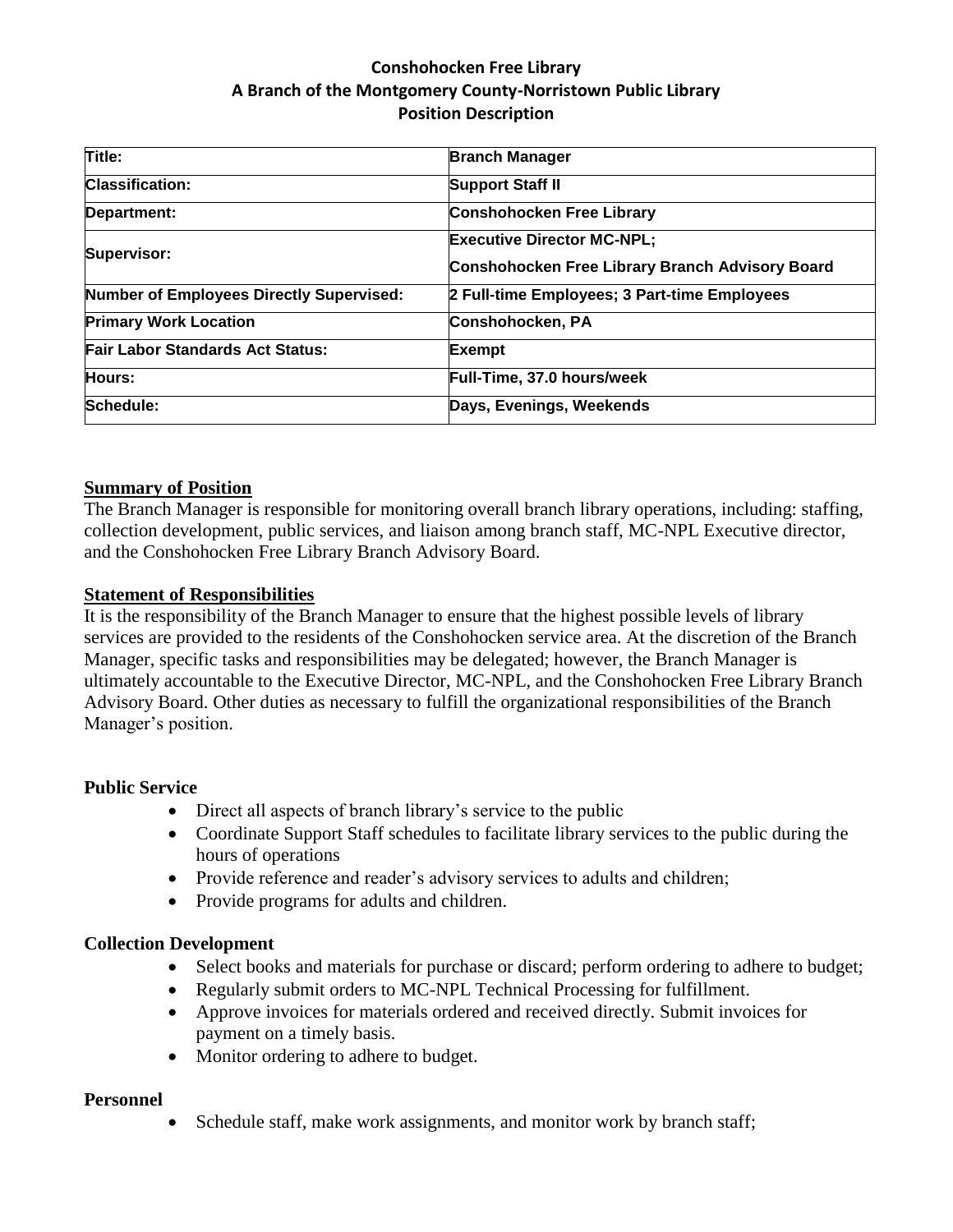# **Conshohocken Free Library A Branch of the Montgomery County-Norristown Public Library Position Description**

- Conduct staff performance evaluations. Set objectives and work with staff to achieve objectives.
- Onboard and train new staff.
- Coordinate in-service training for employees,
- Present requests for professional development to MC-NPL and/or the Conshohocken Free Library Board.

# **Building**

- Monitor building operations;
- Report problems to Branch Advisory Board and Executive Director, MC-NPL;
- Contact appropriate vendors to arrange for repair or maintenance.

# **Operations**

- Report monthly to MC-NPL Executive Director on library use and activity;
- Report to Branch Advisory Board during their scheduled meetings.
- Participate with Conshohocken Free Library Advisory Board in planning and budgeting for current and future operations;
- Represent the branch library at district, department head meetings, and other meeting as necessary.
- Oversee cataloging needs, coordinate with MC-NPL Technical Processing to catalog new materials, and work with branch staff to link added copies to existing bibliographic records and process items for circulation.
- Oversee maintenance and operation of technology by coordinating with MC-NPL when appropriate.
- Monitors locally owned hardware and software.
- Contact automation person at MC=NPL and/or when problem arises, MCLINC.

# **Planning**

- Assist Library Board in setting goals and determining needed resources.
- Make recommendations for MC-NPL Executive Director and Board of Directors for future support and development of branch.

# **Public Relations and Marketing**

- Establish partnerships with local and regional organizations to better and more effectively respond to the needs of the community;
- Serve as a liaison at meetings of selected community organizations.
- Promote basic library awareness: location, hours, resources, etc.
- Advertise public programs, available materials/formats, and other services available at the branch through local media sources.

# **Skills**

- Possess excellent interpersonal and organizational skills
- Possess excellent verbal and written communication skills:
- Must have an acute understanding of the general principles of library science and management of community library.